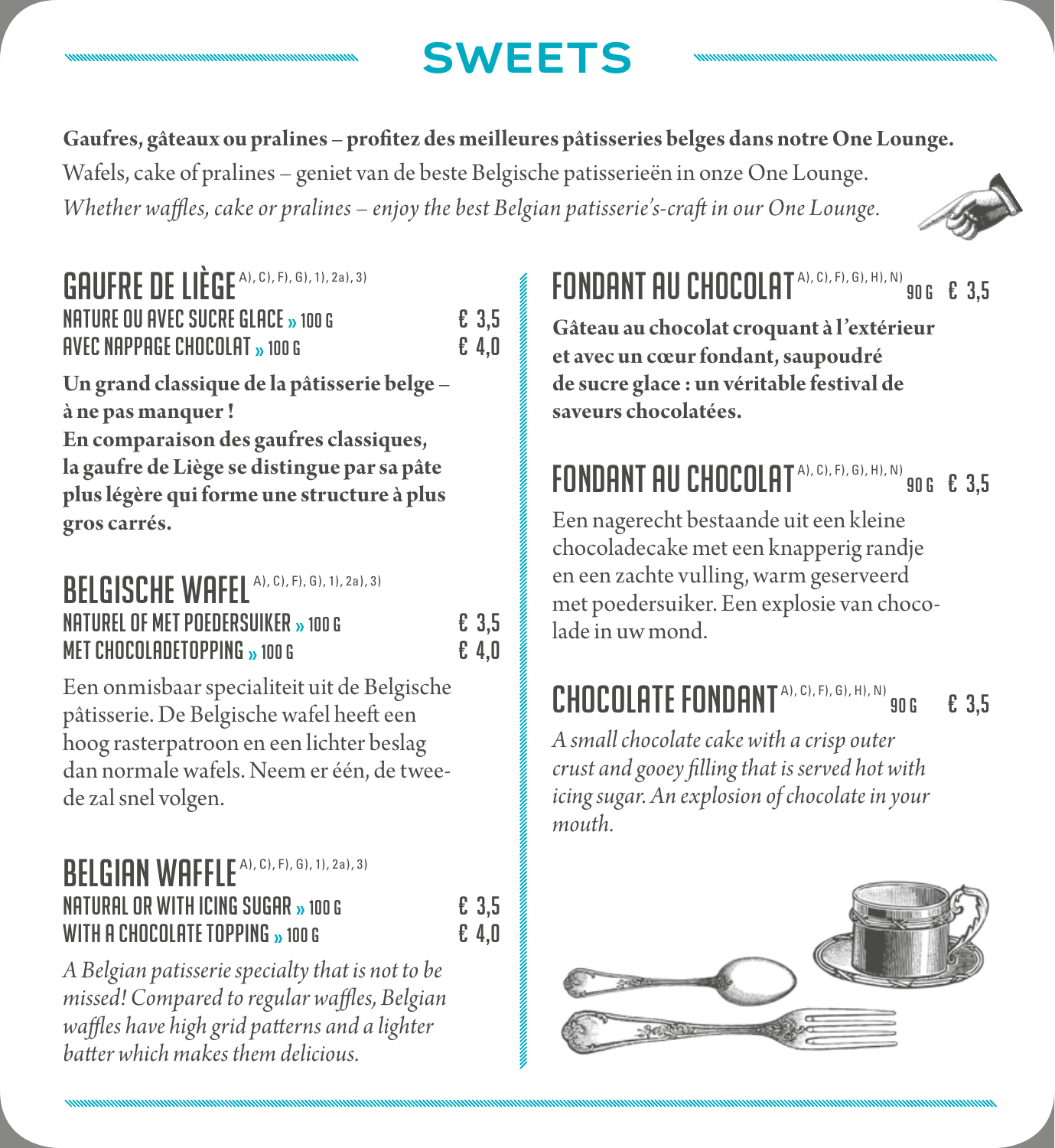## ONE SNACK

# **MOTEL ONE TOASTS** 1), 2), A), G)

**Création spéciale pour Motel One, nos Toasts sont préparés sur commande, grillés à point et garnis de recettes originales plus appétissantes les unes que les autres.** 

Perfect gegrilde sandwiches, gevuld met een ruime keus aan tongstrelend beleg, afgemaakt met onze huiseigen kruidenmelange voor de unieke Motel One smaakbeleving.

*Grilled to perfection and fused with a range of mouth-watering fillings, each Toast is completed with our in-house herbal infusion to give that unique Motel One flavour!* 



### ONE SPICY CURRY<sup>9), A), G), M)</sup>  $\epsilon$  4.9 JAMBON-FROMAGE ¦ HAM-KAAS¦ HAM-CHEESE

**Piment, curcuma, poivron, gingembre, coriandre, vanille et cardamome forment un mélange asiatique très relevé.**

Chili, kurkuma, paprika, gember, koriander, vanille en kardemom verenigen zich hier tot een Aziatisch vurigew combinatie.

*Chilli pepper, turmeric, pepper, ginger, coriander, vanilla and cardamom have been brought together for this spicy Asian combination.* 

## **ONE LITTLE ITALY**  $9$ ), A), G) **E** 4,9 JAMBON-FROMAGE¦ HAM-KAAS¦ HAM-CHEESE

**Tomates séchées, amandes, piment, gingembre, sarriette et origan: autant de saveurs qui rappellent les vacances.**

Zongedroogde tomaten, amandelen, chili, gember, bonenkruid en oregano weken vakantiegevoelens los.

*Sun-dried tomatoes, almonds, chilli pepper, ginger, summer savory and oregano create a holiday feeling.* 

## TYRELLS CHIPS

| LÉGÈREMENT SALÉES AU SEL DE MER » 40 G | € 2.5 |
|----------------------------------------|-------|
| PIMENT DOUX ET POIVRON ROUGE » 40 G    | € 2,5 |

**Fleuron de la tradition des chips anglaises, à base de pommes de terres du Herefordshire cuites à la main, au chaudron et avec la peau.**

## ONE BASIC<sup>9), A), G)</sup>  $\epsilon$  4.9 JAMBON-FROMAGE ¦ HAM-KAAS¦ HAM-CHEESE

**Le jambon et le fromage sont agrémentés de fines herbes: basilic, persil et pignons de pin.** 

Ham en kaas krijgen hier een frisse, groene begeleiding van basilicum, peterselie en pijnboompitten.

*Ham and cheese are accompanied by fresh green basil, parsley and pine nuts.*

### ONE VEGETARIAN  $^{A}$ , G)  $^{B}$   $E$  4,9 TOMATE-MOZZARELLA ¦ TOMAAT-MOZZARELLA¦ TOMATO-MOZZARELLA

**La tomate et la mozzarella sont accompagnées de basilic, de persil et de pignons de pin, on l'appelle aussi «caprese».** 

Tomaat en mozzarella worden begeleid door basilicum, peterselie en pijnboompitten – ook 'caprese' genoemd.

*Tomato and mozzarella are accompanied by basil, parsley and pine nuts, also known as a "Caprese" sandwich.* 

### TYRRELLS CHIPS MET EEN VLEUGJE ZEEZOUT » 40 G  $\epsilon$  2,5  $\epsilon$  2,5  $\epsilon$  2.5  $\epsilon$  2.5 ZOETE CHILI & RODE PAPRIKA CHIPS  $_{2}$  40 G

Engelse chips van locale Herefordshireaardappelen. Tyrrells chips worden handmatig gefrituurd in kleine hoeveelheden, en altijd met schil.

| $AL$ MONDY $_{\rm 2}$ 100 G<br>AMANDES GRILLÉES SALÉES<br>GEBRANDE AMANDELEN, GEZOUTEN<br>SALTED SMOKED ALMONDS                           | £ 4,9 |
|-------------------------------------------------------------------------------------------------------------------------------------------|-------|
| <b>CASH GROUP</b> » 100 G<br>NOIX DE CAJOU SALÉES<br>GEZOUTEN CASHEWNOTEN<br><b>SALTED CASHEWS</b>                                        | £ 4,9 |
| <b>NUTURAL POWER PACK</b> $_{2}$ 100 G $_{6}$ $\epsilon$ 4.9<br><b>MÉLI-MÉLO DE NOIX ASSORTIES</b><br>PREMIUM NOTENMIX<br>PREMIUM NUT MIX |       |
| <b>CLEVER &amp; SMART</b> » 100 G<br>ASSORTIMENT DE FRUITS SECS ET DE NOIX<br>MIX VAN NOTEN EN GEDROOGD FRUIT<br>NUT AND DRIED FRUIT MIX  | € 3.9 |
| <b>DEVIL INSIDE</b> » 100 G<br><b>CACAHUÈTES ÉPICÉES</b><br>PIKANTE PINDA'S<br>FIFRY PFANIITS                                             | £ 3,9 |

#### TYRRELLS CHIPS LIGHTLY SEA SALTED CRISPS »40 G € 2,5 SWEET CHILI & RED PEPPER CRISPS  $_{2}$  40 G

*Fine English crisps from local Herefordshire potatoes. Tyrrells crisps are cooked by hand in small batches and the jackets are always left on.*